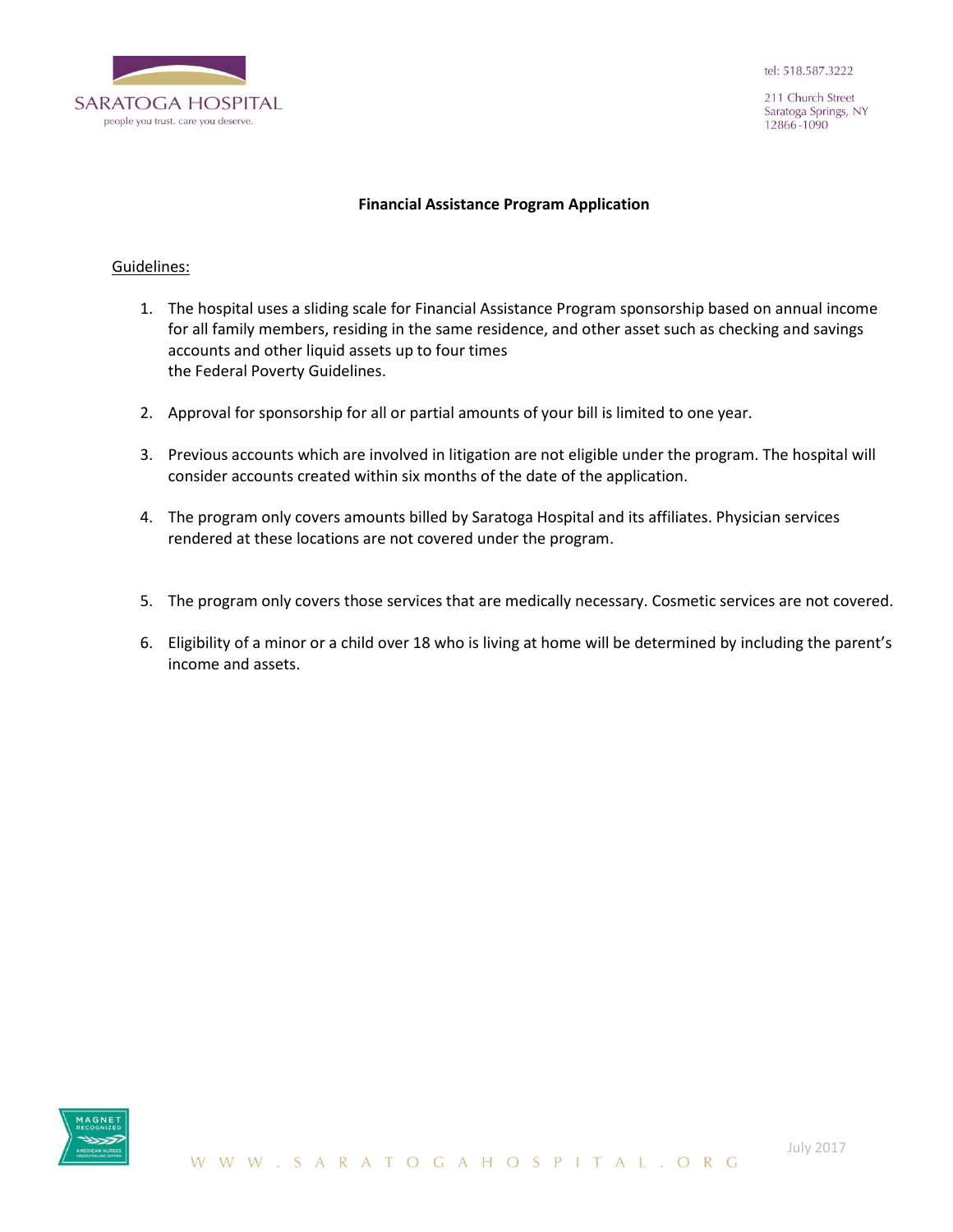

211 Church Street Saratoga Springs, NY 12866-1090

#### General Applicant Guidelines:

Applicants must comply with all the requirements below. Intentional misrepresentation of the facts will result in the denial of this and all future applications, this program is designed to help alleviate the financial burden of medical care but not to replace the Medicaid program.

### **To be eligible for the Community Care Program the Applicant must agree to:**

- 1. Abide by the sliding scale the hospital uses that is based on an annual income for all family members residing in the same location utilizing other liquid assets such as, but not limited to, checking and savings accounts up to four times the Federal Poverty Income Guidelines.
- 2. Apply for Subsidized Insurance Programs, if qualified, and provide the hospital with copies of any Medicaid denials. Any Medicaid denial because of untimely application, transfer of assets, or nondisclosure of financial information will eliminate the applicant from consideration of coverage under this program.
- 3. Provide proof of individual income (if single) or family income in the form of the previous years signed tax return or other items as required by the hospital such as checking and savings account statements. In the event the applicant has not, or does not file a tax return, copies of the last two months pay stubs, accompanied by a signed statement acknowledging the lack of a tax return would be sufficient.
- 4. The percentage of discount for a partial write-off may only be determined after all sources of payment have been applied.
- 5. The application must be in writing.
- 6. If you apply for this program and are denied you may appeal this decision by contacting:

# **Director of Financial Services Saratoga Hospital 211 Church Street Saratoga Springs, NY 12866**

*Requests for Appeal must be in writing and should contain specific reasons why you disagree with the decision.* 

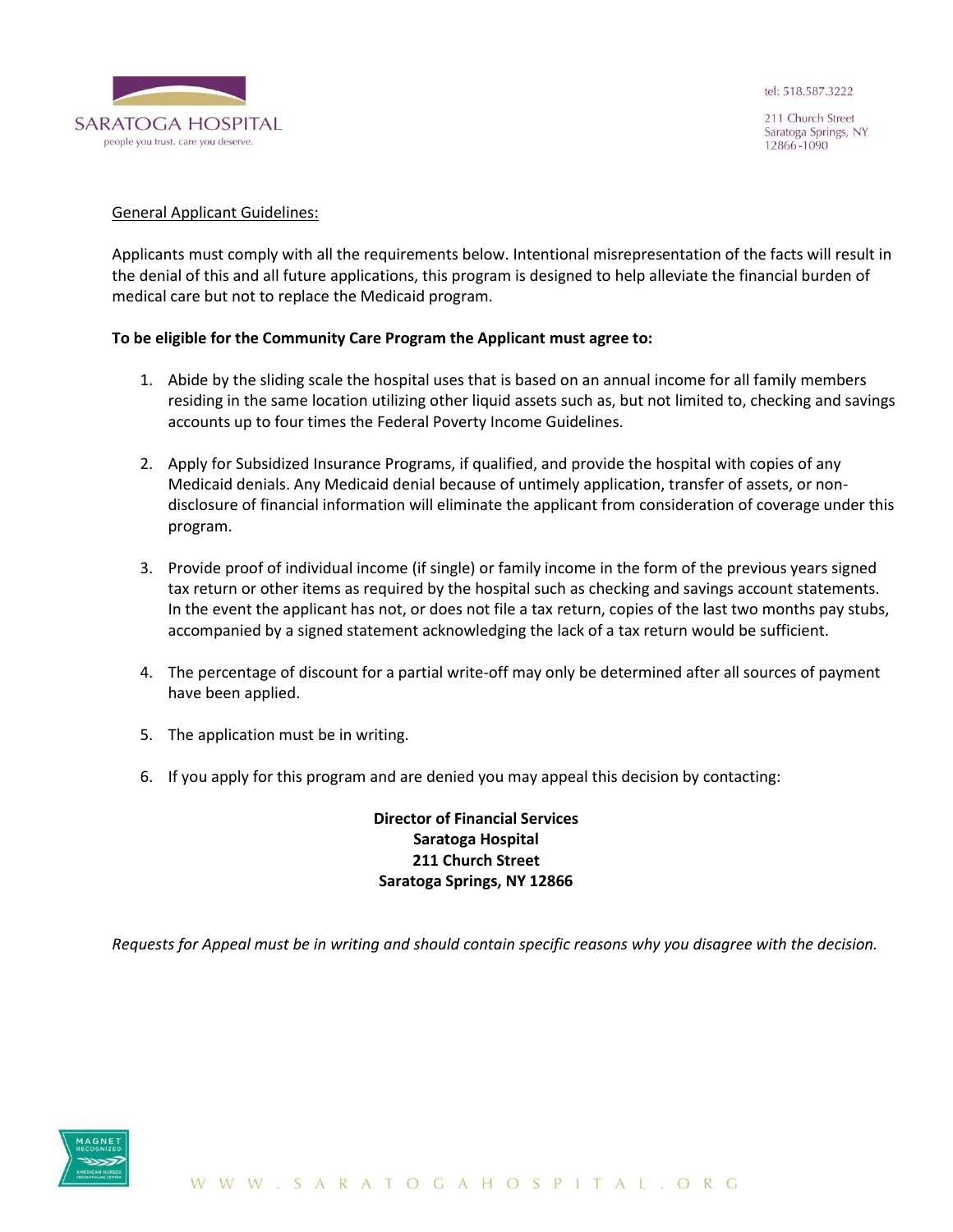

211 Church Street Saratoga Springs, NY<br>12866-1090

## **Saratoga Hospital Financial Assistance Program Application**

## **Please return this completed application to: Patient Financial Services PO Box 5178 Saratoga Springs, NY 12866**

| Date:                                                                                                                                                                                                                                                                 |
|-----------------------------------------------------------------------------------------------------------------------------------------------------------------------------------------------------------------------------------------------------------------------|
| Patient Name (Last, First):<br><u> 1989 - Andrea Stadt Britain, amerikansk politiker (</u>                                                                                                                                                                            |
| <u> 1989 - Johann Barn, mars et al. (b. 1989)</u><br>Address:                                                                                                                                                                                                         |
| Phone Number (including area code):<br><u> 1980 - Jan Alexander States (f. 1980)</u>                                                                                                                                                                                  |
| <u> 1989 - Johann Barbara, martin amerikan basal dan berasal dan berasal dalam basal dan berasal dan berasal dan</u><br>Social Security #:                                                                                                                            |
| Patient or guarantor occupation:<br><u> 1989 - Johann Stoff, amerikansk politiker (* 1908)</u>                                                                                                                                                                        |
| Social Security #:                                                                                                                                                                                                                                                    |
| Patient or guarantor employer:<br><u> 1980 - Johann Barbara, martxa alemaniar argametar a contra a contra a contra a contra a contra a contra a co</u>                                                                                                                |
| Family Size (List all names):                                                                                                                                                                                                                                         |
| <b>Family Income</b><br><b>Entire Family unit wages:</b>                                                                                                                                                                                                              |
|                                                                                                                                                                                                                                                                       |
|                                                                                                                                                                                                                                                                       |
| Children:<br><u>a sa mga bagayan ng mga bagayang ng mga bagayang ng mga bagayang ng mga bagayang ng mga bagayang ng mga bagayang ng mga bagayang ng mga bagayang ng mga bagayang ng mga bagayang ng mga bagayang ng mga bagayang ng mga bagay</u>                     |
|                                                                                                                                                                                                                                                                       |
| Social Security:<br><u> 1990 - Johann John Stoff, deutscher Stoffen und der Stoffen und der Stoffen und der Stoffen und der Stoffen un</u>                                                                                                                            |
| Pension:<br><u> 1999 - Johann Stoff, amerikansk politiker (d. 1989)</u>                                                                                                                                                                                               |
| Unemployment:                                                                                                                                                                                                                                                         |
| <b>Worker's Compensation:</b><br><u>some started and the started and the started and the started and the started and the started and the started and the started and the started and the started and the started and the started and the started and the started </u> |
| Child Support:<br>the control of the control of the control of the control of the control of the control of the control of the control of the control of the control of the control of the control of the control of the control of the control                       |
| Value of:                                                                                                                                                                                                                                                             |
| Stocks:                                                                                                                                                                                                                                                               |
| Bonds:                                                                                                                                                                                                                                                                |
| CDs:                                                                                                                                                                                                                                                                  |
| <b>Savings Account:</b>                                                                                                                                                                                                                                               |
| <b>Checking Account:</b><br>ET <sub>2ED</sub>                                                                                                                                                                                                                         |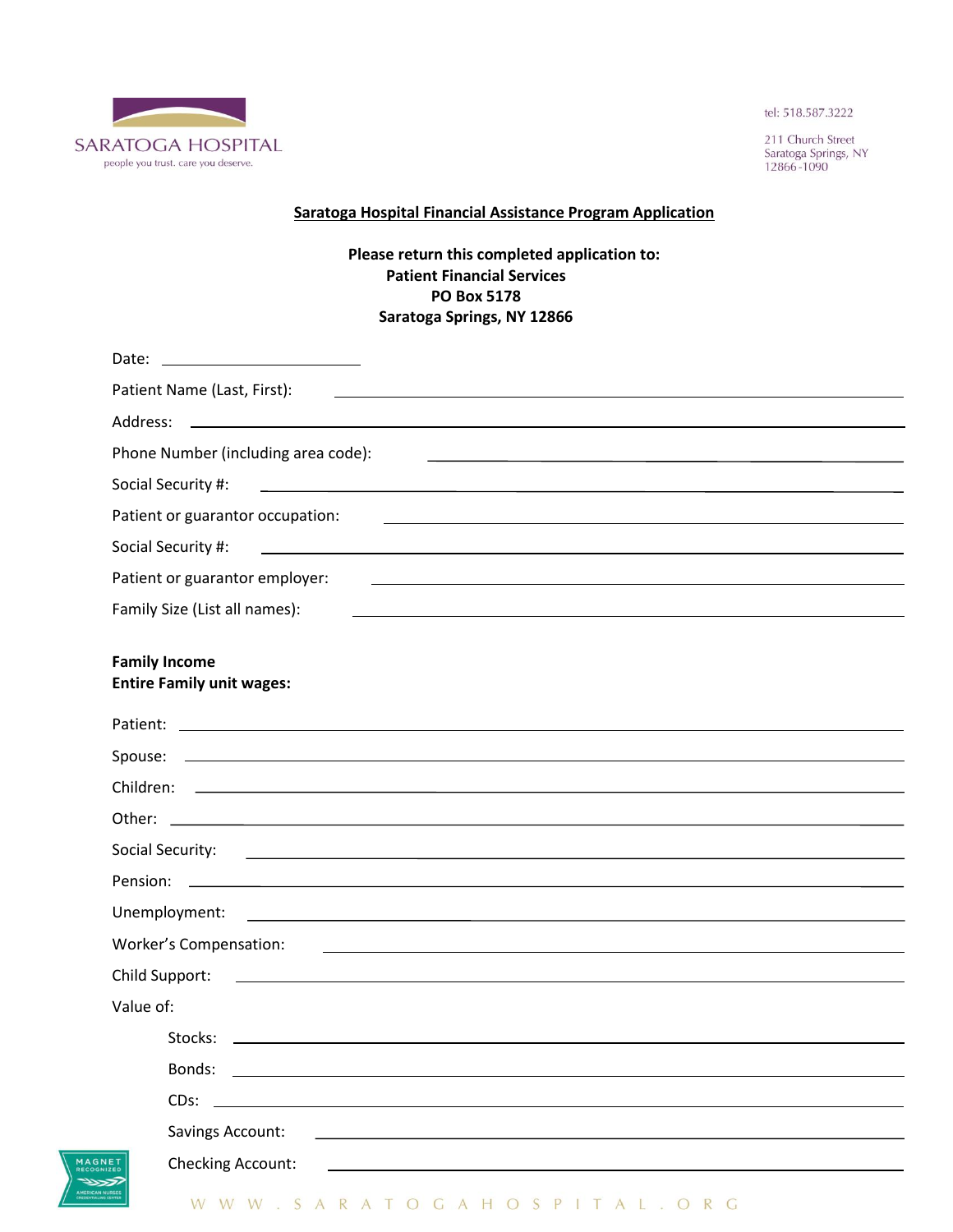

211 Church Street Saratoga Springs, NY 12866-1090

*I certify that the above information is true and accurate to the best of my knowledge. Further, I will make application for any assistance which may be available for payment of my facility charges, if requested, and I will take any action reasonably necessary to obtain such assistance and will assign or pay to the facility the amount recovered for facility charges. If any information I have supplied proves to be untrue, I understand that the hospital may reevaluate my financial status and take whatever action is deemed appropriate.*

*Applicant's Signature*

Please provide us with the following:

- 1. Proof of individual (if single) or family income, if married. We require pay stubs showing year-to-date earnings.
- 2. Previous year's tax return.
- 3. Current checking and saving account statements.
- 4. Current stock, bond, and CD statements.
- 5. Please explain why the bill is a hardship:

If you require any assistance in filling out this application, please contact one of our Financial Counselors at 518-583-8343.